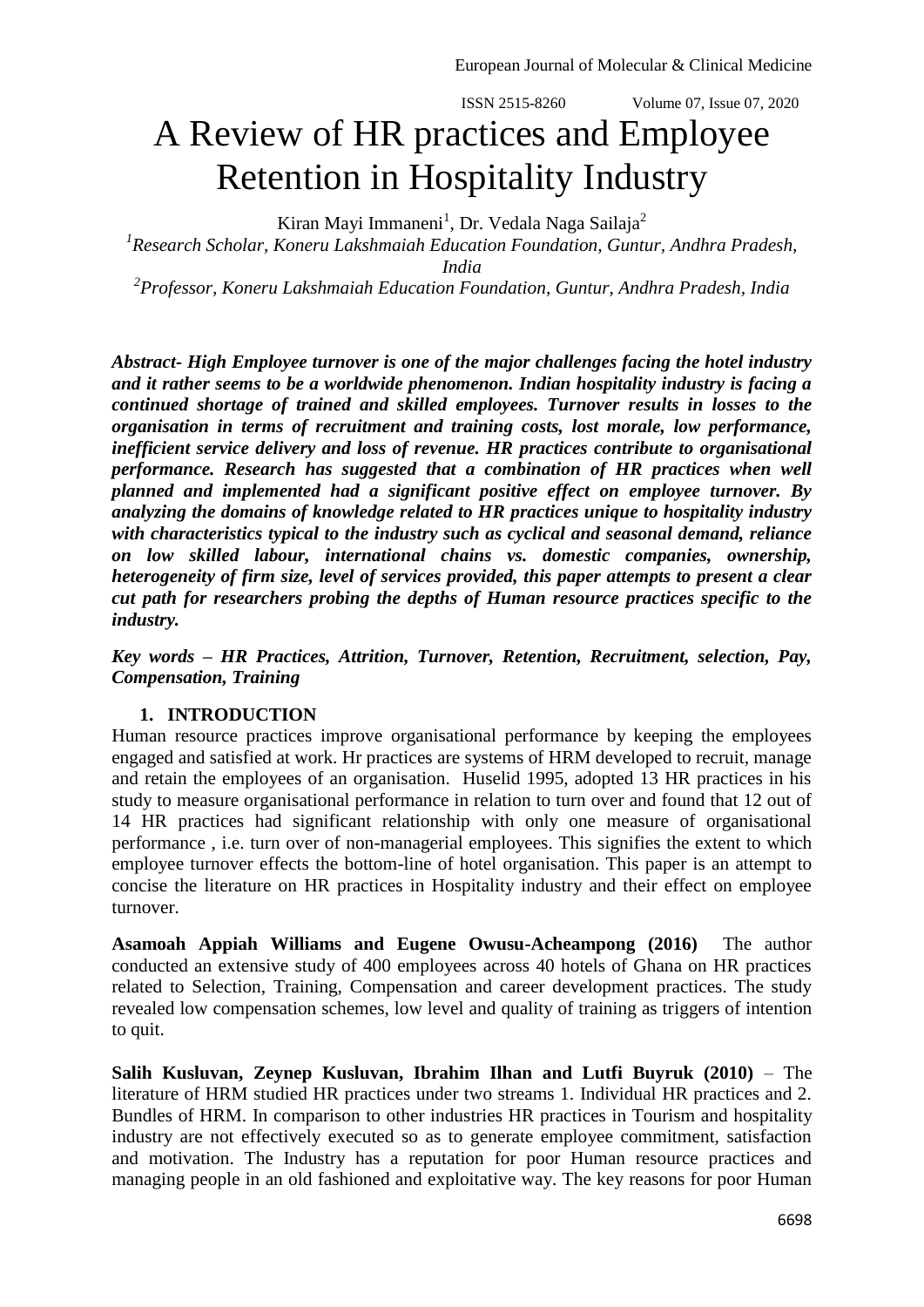ISSN 2515-8260 Volume 07, Issue 07, 2020 resource management can be attributed to the pool of low skilled and easily replaceable workers, large labour pool, competitive pressure on organisation, lack of unionization, hypocrisy of managers and owners, high cost and small profit margins, unstable and insufficient demand and seasonality business which has a direct relation to the way human resources are managed. The industry has a reputation of selecting employees intuitively and not inclined towards established practices such as structure interviews and cognitive ability tests. Selective staffing, fair pay and benefits, employee involvement and empowerment, improved work conditions, strong leadership and vision will contribute to reduced employee turnover.

**Mark A. Huselid (1985) -** This study investigates the influence of HRM practices on employee turnover, productivity and financial performance. The primary data was sourced from 12000 public firms in USA during the 1980's. Huselid conducted the study by categorizing the HR practices into "Employee skills", "organisational structure scales" and "Employee motivation". The study showed that "Employee skill" and "organisational structure scales" which aims to enhance knowledge skills and abilities were negatively related to employee turnover, while both were positively related to productivity and employee performance. Employee motivation can be achieved by incentive compensation schemes. The study concluded that firms gain substantial benefits by investing in HR practices associated with lower turnover, greater productivity and corporate financial performance.

**S. Nivethitha, Lata Dyaram & T.J. Kamalanabhan (2014)** - This paper attempts to understand the effect of firm's HR practices on psychological contract and its impact on employee turnover. Four human resource practices are considered in the developed model: recruitment and selection, training and development, performance appraisal and compensation & benefits which are interrelated and inter dependent. Recruitment process fosters psychological contract due to their relation with employee performance, absenteeism and work attitudes. Ill defined recruitment practices with a tendency to recruit job-fit rather than organisation-fit, internal recruitment and poor training boost turn over intention of the employees whereas employees selected through realistic job previews will have lower turnover intention.

Quality of training is affected by adopting basic methods like on-job training, and lack of quality training programs. Psychological contract should specify the expectations from one another through training relationship. Enhanced work environment in terms of pay and benefits will help in employee retention, while salary and benefits offered elsewhere induce turnover. Many studies found a correlation between salary and organizational performance with pay and benefits motivating them for better performance. Employee's relationship and psychological contracts develop through an interactive process of employer and employee shaped by the human resource practices such as recruiting, training, performance appraisal, pay and benefits. HR Practices also impact organizational performance by creating structural and operational efficiencies.

The study concluded that effective recruitment and selection practices of employment, training and career development opportunities, periodic performance appraisals followed by monetary and non-monetary benefits will enhance employee future performance. Pay is considered as one of the major reasons for high turnover. Reduced turnover intentions and subsequent employee turnover will result in minimizing the financial cost and effort involved in recruitment, training and replacement cost.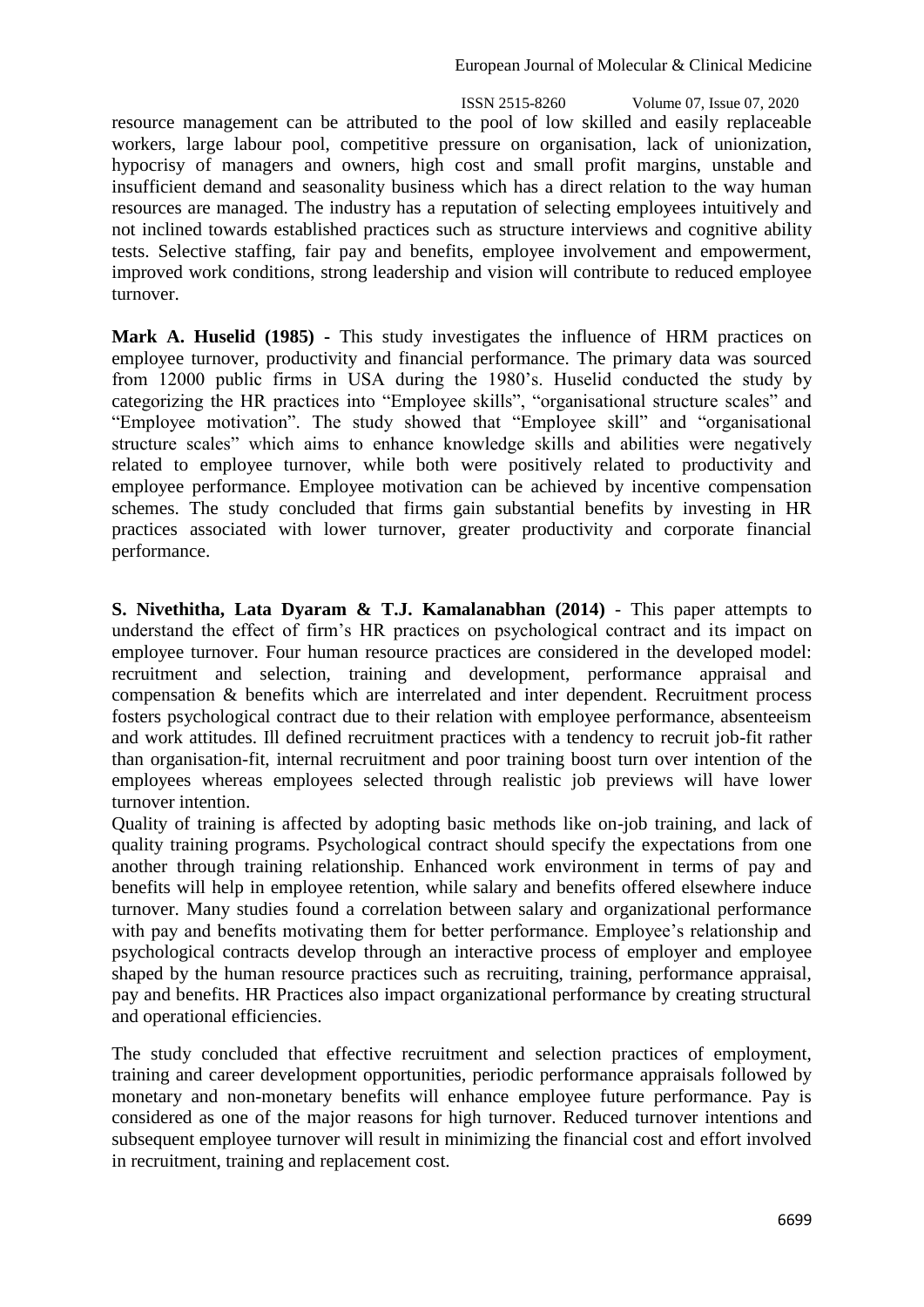ISSN 2515-8260 Volume 07, Issue 07, 2020 **Parag Arun Narkhede (2014) -** This study is on Restaurant Service staff from Jalagon city to identify causes of turnover, the impact of supervisor recognition and opening of other hotels on turnover intentions. The literature has so far identified factors that impact turnover rates as orientation and socialization processes, ad hoc recruitment and selection procedures, discrimination at the workplace, lack of training and development opportunities, management styles, organizational commitment, competition and organizational culture, labour shortage, stress and burnout the seasonal nature of the industry and job dissatisfaction.

The pervasive impacts of labour turnover on a hotel's bottom line are direct expenditure as a result of increased recruitment and training of new employees, intangible costs which include productivity losses due to unfamiliarity of the workplace, poor service quality as a result of insufficient manpower. Studies suggested that turnover can be influenced by various intervention processes' that include placement and orientation, job performance and training and development. High proportion of operative and unskilled staff indicate limited promotional and developmental opportunities for lower level employees, resulting in a mobility of staff out of that organization to one that provides better career options.

The author concludes there is lack of motivation in the sector; openings in other reputed hotels induced the intention to quit due to dissatisfaction resulting from a combination of factors. Revision of salaries to match the trend, group insurance schemes, will address the problem to an extent and helps to avoid loss of goodwill due to service problems in future.

**Jonathan Winterton (2004)** - This paper has reviewed the literature relating to employee turnover and the competing theories of employee withdrawal to develop a model of the process of voluntary separation. The model identifies low job satisfaction and alternative opportunities as the triggers of intent to quit, while low organizational commitment and ease of movement are associated with actual separation. It was argued that any of the four areas could initiate the separation process, although turnover is anticipated to be highest where all four are relevant.

Employers see little point in raising skills in sectors where a high proportion of individuals will leave, yet failure to invest in training and development may contribute to higher labour turnover. There is evidence that the volume of HRD is negatively related to voluntary labour turnover.

The paper showcases a comprehensive conceptual model of voluntary separation with a framework of four suggested key areas of actions; 1. Promoting job satisfaction through remuneration, working conditions and work organization; 2. Building organizational commitment by establishing an appropriate organizational culture, improving opportunities for training and development and introducing employee participation; 3. Altering employee perceptions through improved recruitment practices, more effective communication and selective reengagement of returners; and finally actions were proposed to 4. Reduce ease of movement through financial participation, family-friendly employment policies and training in firm-specific skills. The first two can be controlled by the management intervention.

HRD practice is affected by each of the proposed initiatives, since training and development is intimately related to other HRM concerns. Thus recruitment practice needs to anticipate the HRD activities planned, work organization delimits the opportunity and necessity for workbased learning, employee participation may facilitate more effective design of HRD initiatives and family-friendly policies affect the likelihood of employees engaging in learning outside working hours. However, there is an apparent tension between building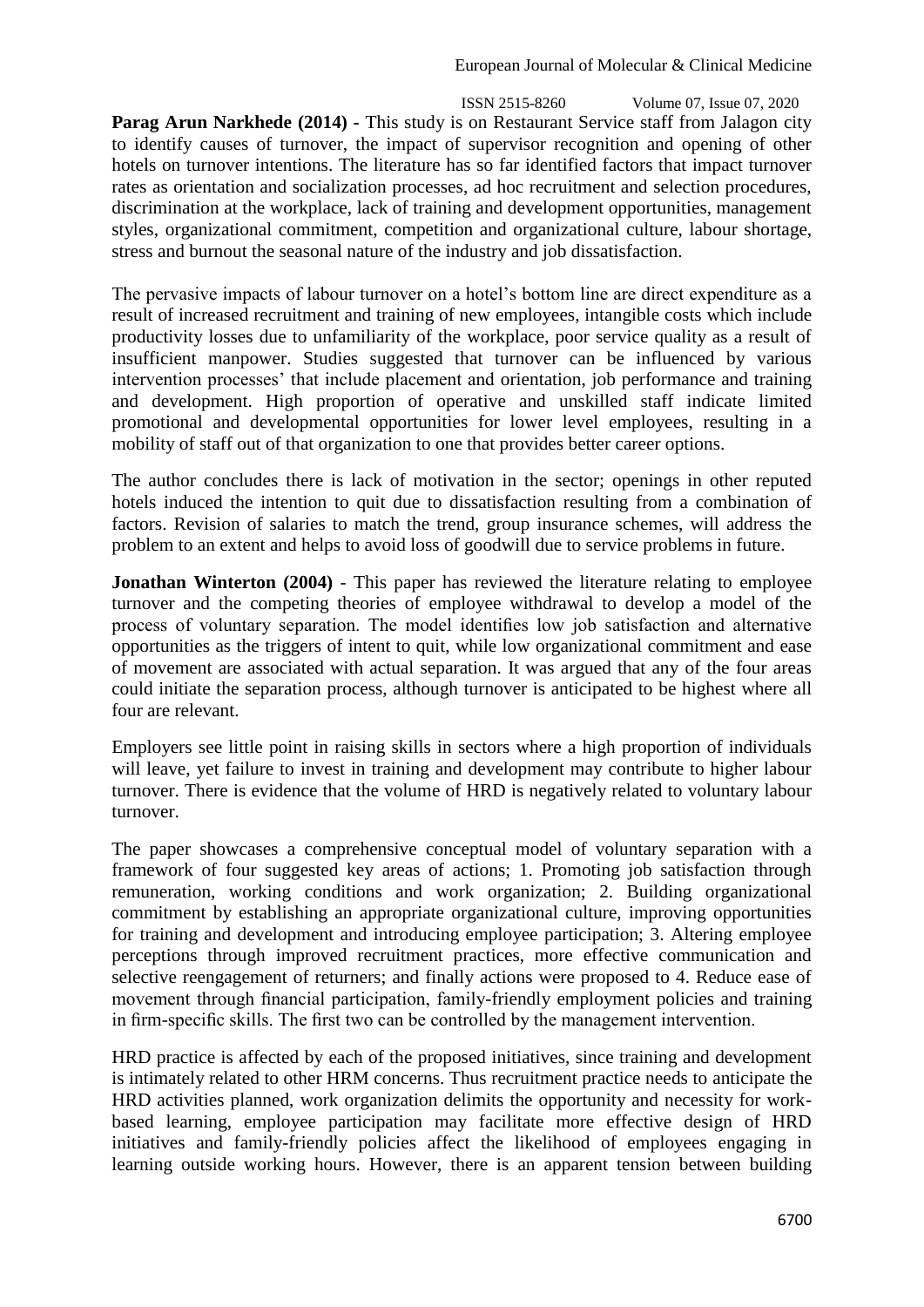ISSN 2515-8260 Volume 07, Issue 07, 2020 commitment through providing opportunities for training and development and reducing ease of movement through training in firm-specific skills. This tension can be resolved by ensuring that employees have a core of transferable skills, with firm specific competencies extending these. Since high trust is associated with high commitment, providing training towards portable qualifications may have little impact or negative impact on Ease of movement compared with positive impact on commitment, but this is yet to be explored empirically through HRD practice.

**Ayse Bas Collins, (2007)** - A firm needs to address specific HR Skills, which cannot be imitated by rivals. The firms should continuously engage to be competitive in order to survive. Five-star hotels are considered the apex of the industry where one can expect to find quality and value. The results of the study show that the unique work force characteristics together with HR practices improve the proficiency level of five star hotels in Turkey.

A combination of High physical labour requirements, educated employees delivering a high degree of administrative skills, delivery of career specific skills acquired through education defines the quality of services rendered in five star hotels. The study found turnover among high numbers of younger employees linked to family-related matters, military service. Those small percentage of personnel who continue to work through the years eventually form the core group of the organization, these employees are the essence of defining and maintaining quality within five-star hotels.

A Hotel's recruiting specification should address the weaknesses of its current staff, but the study found a mismatch of its recruitment procedures with their hiring specifications. Poor employment practices can be addressed by including promoting vocational education, increasing internship periods to fill lower levels of the hotel with trained personnel, thus saving the hotel long induction periods. The results show that the enhanced staff profile of five-star hotels may be one of the main factors that create their "competitive advantage. There is room for improvement in recruitment methods. Hotels, regardless of rating must understand their HR make-up and take initiatives to retain staff.

**Gayani Hewagama (2015) -**This paper discusses the challenges faced by the hotel industry and the relevant HR strategies and practices in this context. The findings reveal that there is a mix of HR strategies in the sector, with hotels blending numerical flexibility with externalized forms of labour, and functional flexibility with high-commitment HRM.

Even large hotels adopt temporal labour strategies and use contingent labour to counter fluctuating demand. Numerical and temporal labour strategies are one way to maintain a supply of mobile workers at low cost. However, temporal labour strategies may hinder functional flexibility. Low wages and limited training opportunities to casual workers will have a negative impact on service quality. In general, the hotel sector applies a costminimization strategy and adopts numerical flexibility to a considerable extent.

However, to gain functional flexibility, large-scale luxury hotels have adopted more formalized, systematic HRM practices and policies. Employee skill development has a positive impact on service quality, and this practice reinforces the behaviour, skills and attitudes of service employees. Multi skilling and cross functional training improves functional flexibility and reduces turnover issues. Flexibility in hotel operations is also maintained through job rotation, job enrichment, cross-functional training, and multi-hiring. Investment in training activities helps employees in their career progression and can result in better service quality. The author suggests that a mix of labour strategies combining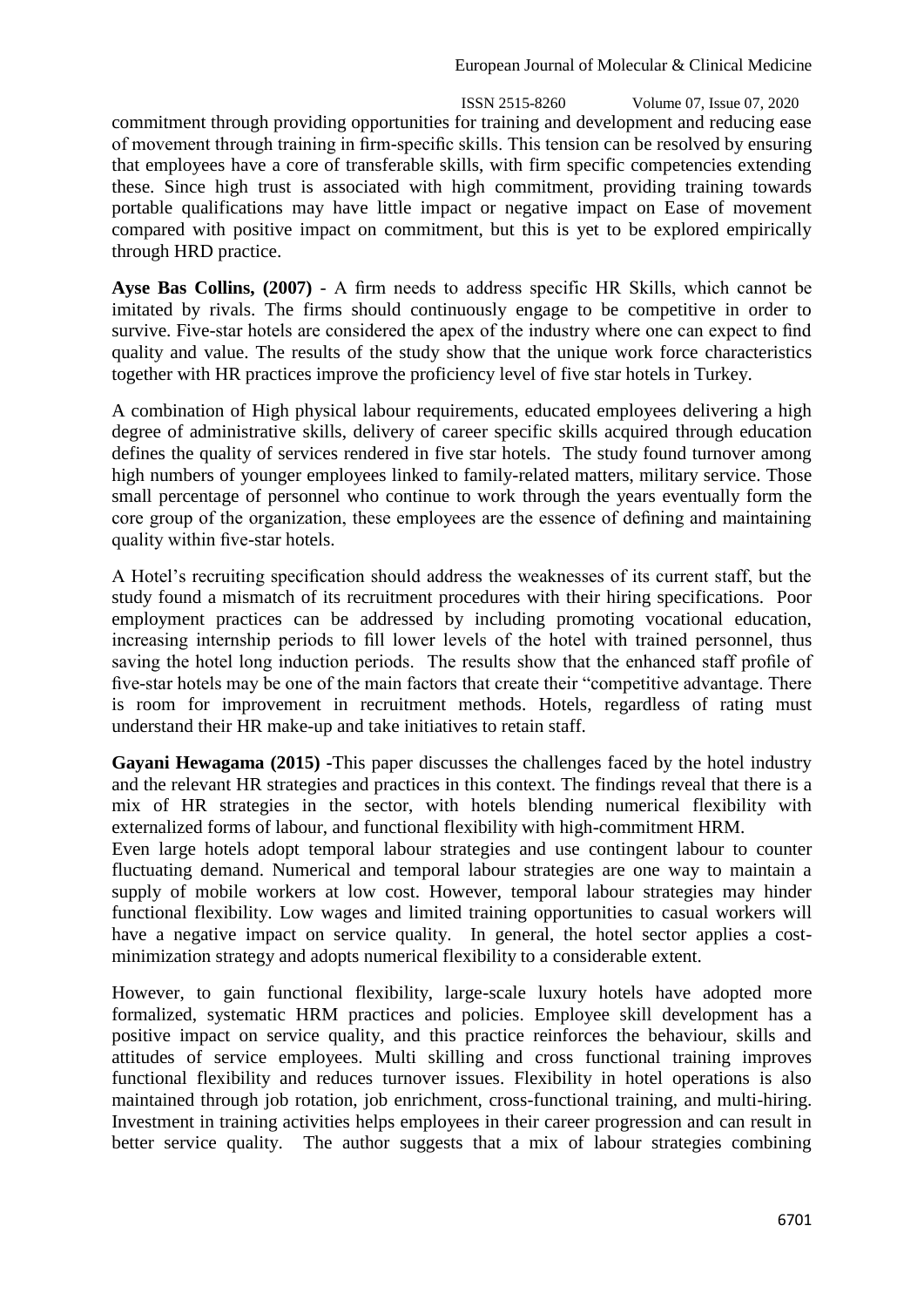ISSN 2515-8260 Volume 07, Issue 07, 2020

functional and temporal/numerical flexibility practices would be most effective in the hotel sector.

**Sow Hup Chan and Oi Mei Kuok (2011)** - Recruitment is the process of generating a pool of capable people applying to an organization for employment (Gold, 2007). Firms are more discerning when the cost of a mistake in recruitment is high. The authors examine hiring managers' attitudes regarding selection methods, vital skills sought in new employees, and why their employees quit. A study of data collected from 200 hiring managers from tourism and Hospitality industry revealed that the top five skills sought by hospitality employers are communication, computer literacy, interpersonal/social, critical thinking/leadership, and teamwork. More emphasis is on "people skills," which are typically hard to observe, quantify, and measure.

The ability of the organisation to assess the applicant-organisation fit can have a positive effect on the job satisfaction, performance, organisational commitment and employee turnover. Pay satisfaction is positively related to organizational commitment. The study disclosed that workforce of hospitality have very low organisational commitment since many employees leave after gaining some experience by giving short notice usually for higher salaries resulting in shortage of labour. Shortage of labour lead to increased salaries compromising on operational bottom-line due to intense competition in an attempt to retain the workforce. This also suggests that only highly committed employees choose to remain with their organizations.

Human relations skills are related to increased productivity and organisational growth. Verbal and listening skills, communication competencies enhance quality service. Hiring applicants with competencies such as integrity and initiative are more tied to personality and are difficult to develop. Hotels prefer to hire candidates with developable competencies, this explains the lack of much emphasis on technical skills or experience as provision of on-thejob training can compensate for lack of work experience while addressing the need to hire less qualified candidates due to labor shortage. The study found that resume and recruitment interview is the most frequently used selection and assessment methods. Pay was a major reason for employees to quit their jobs.

**Dora Martins, Susana Silva, Candida Silva (2017) -** The practices of human resource management are specific actions used by companies to attract, motivate, retain and develop employees. HRM practices to be truly effective need to be adequately coordinated and be applied as part of organisational strategy. The author conducted a quantitative analysis of 33 hospitality companies and 95 companies of other activities sector based in Portugal with an aim to identify the HRM practices, the level of participation of the HR dept in Development of HRM practices, and the differences in the HRM practices in companies of the hospitality sector comparatively to other business sectors.

The study revealed the most common practices in the hospitality sector are recruitment and selection, training, attendance an absenteeism control, communication and information sharing while adopting direct compensation practices and employee retention more significantly. The hospitality companies expect to develop the four main initiatives in the area of HRM that is investment in training, developing employee relations, improvement of working conditions, and investment in internal communication. It has been found that the development of human factor is not yet a concern for management.

## **2. CONCLUSION**

Human resources are considered the greatest assets of the organisation. Selective hiring, nurturing and retaining the talented pool of employees is of utmost importance in an industry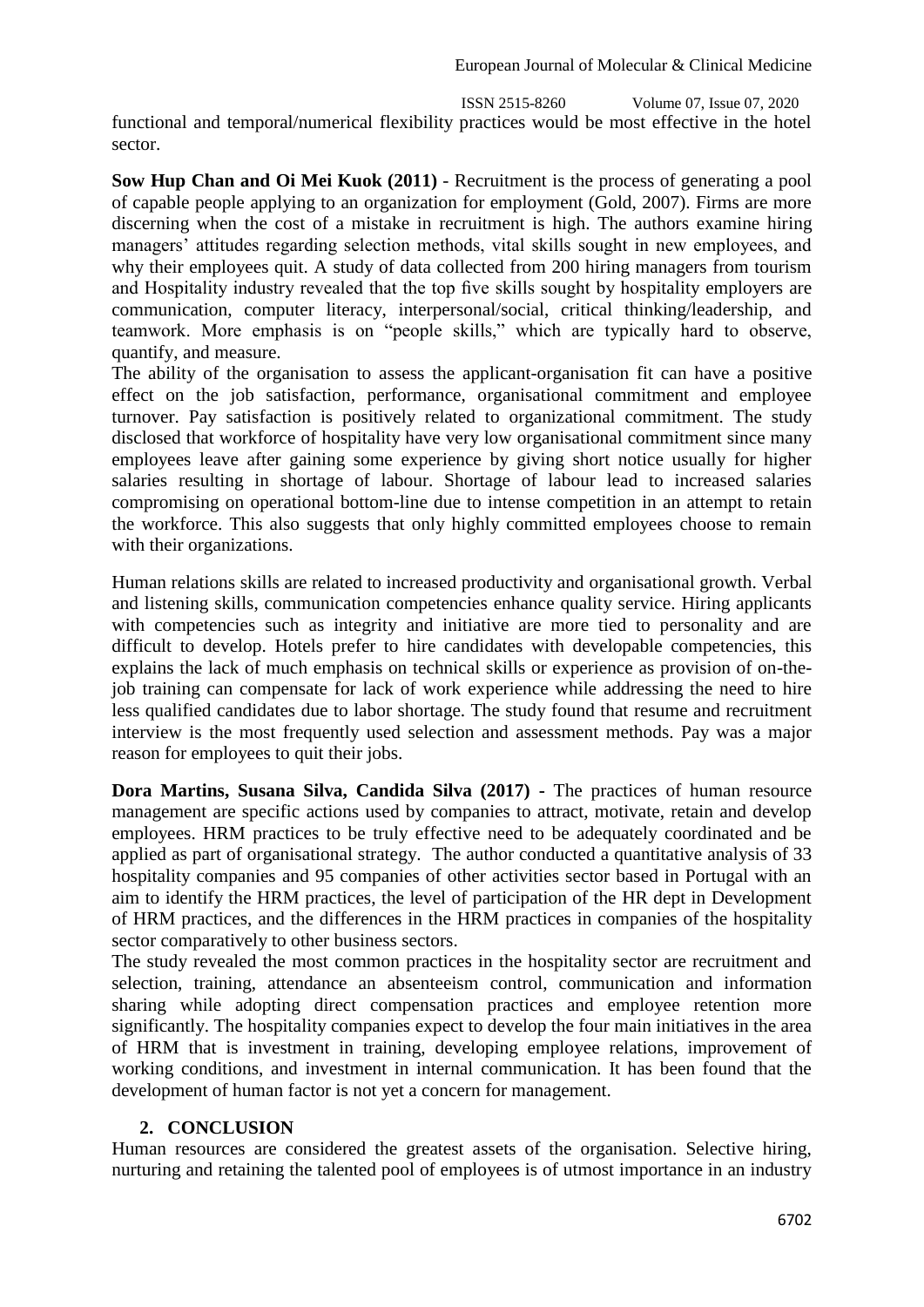ISSN 2515-8260 Volume 07, Issue 07, 2020 plagued with high attrition rate. Effective implementation of Human resource practices leverages the organisation towards competitive advantage and improved organisational performance.

Pay satisfaction is a determinant of organisational commitment. Literature so far disclosed low compensation levels as a major reason for employee dissatisfaction and subsequent quit intention. This is due to the employment of temporal and low skilled workers to satisfy the unstable and seasonal demands of the hospitality business. Such workers are easily replaceable, and many hotels consider this as a tactic/norm to minimise costs, failing to understand the cost ramifications in the long run.

Most Hotels select employees intuitively with less emphasis on structured interviews or standard procedures for screening and selection. Hotels tend to recruit job fit rather than organisation fit which is detrimental to employee commitment and retention. A lot more changes should be made to the existing recruitment methods.

The effectiveness of training depends on adopting conventional training methods and implementing quality training programmes. The hotel's poor employment practices can be addressed by long induction periods and increased internship which improves productivity and enhances employee satisfaction. With high turnover rates the industry presumes investment in training as a setback to its financial goals.

Periodic performance appraisals and career development opportunities to induce motivation, strong leadership and vision, promoting participative and empowered employees for improved commitment and good work environment are considered the key players amongst HR practices in retention of talent. HR practices must be efficiently coordinated and made an integral part of organisational strategy to help attract, motivate, develop and retain the workforce. More focused approach to implementation of effective HR practices will help to reduce attrition, increase operational efficiencies and improve financial outcomes.

## **3. REFERENCES**

- [1] Asamoah Appiah Williams and Eugene Owusu- Acheampong (2016), Human Resource Management Practices and their effect on employee turnover in the Hotel industry in cape coast, Ghana, Global Journal of Human Resource Management Vol.4, No.4, pp.35-45
- [2] Salih Kusluvan, Zeynep Kusluvan, Ibrahim Ilhan and Lutfi Buyruk (2010), The Human Dimension: A Review of Human Resources Management Issues in the Tourism and Hospitality, Cornell Hospitality Quarterly, Volume 51, Issue 2 171-214, DOI: 10.1177/1938965510362871
- [3] Mark A. Huselid (1985) The impact of human resource management practices on turnover, productivity, and corporate financial performance, Academy of Management Journal 1995, Vol. 38, No. 3, 635–872.
- [4] S. Nivethitha, Lata Dyaram & T.J. Kamalanabhan (2014), Human Resource Practices and Employee Turnover Intentions in Hospitality Industry, Global Journal of Management and Business Research Administration and Management, Volume 14 Issue 1, Version 1.0, Year 2014, Online ISSN: 2249-4588 & Print ISSN: 0975-5853
- [5] Parag Arun Narkhede 2014 Employee turnover in hospitality industries A study of service staff DOI: 10.5958/0973-9343.2014.01230.7
- [6] Jonathan Winterton (2004) A conceptual model of labour turnover and retention, Human Resource Development International, 7:3, 371-390, DOI: 10.1080/1367886042000201967